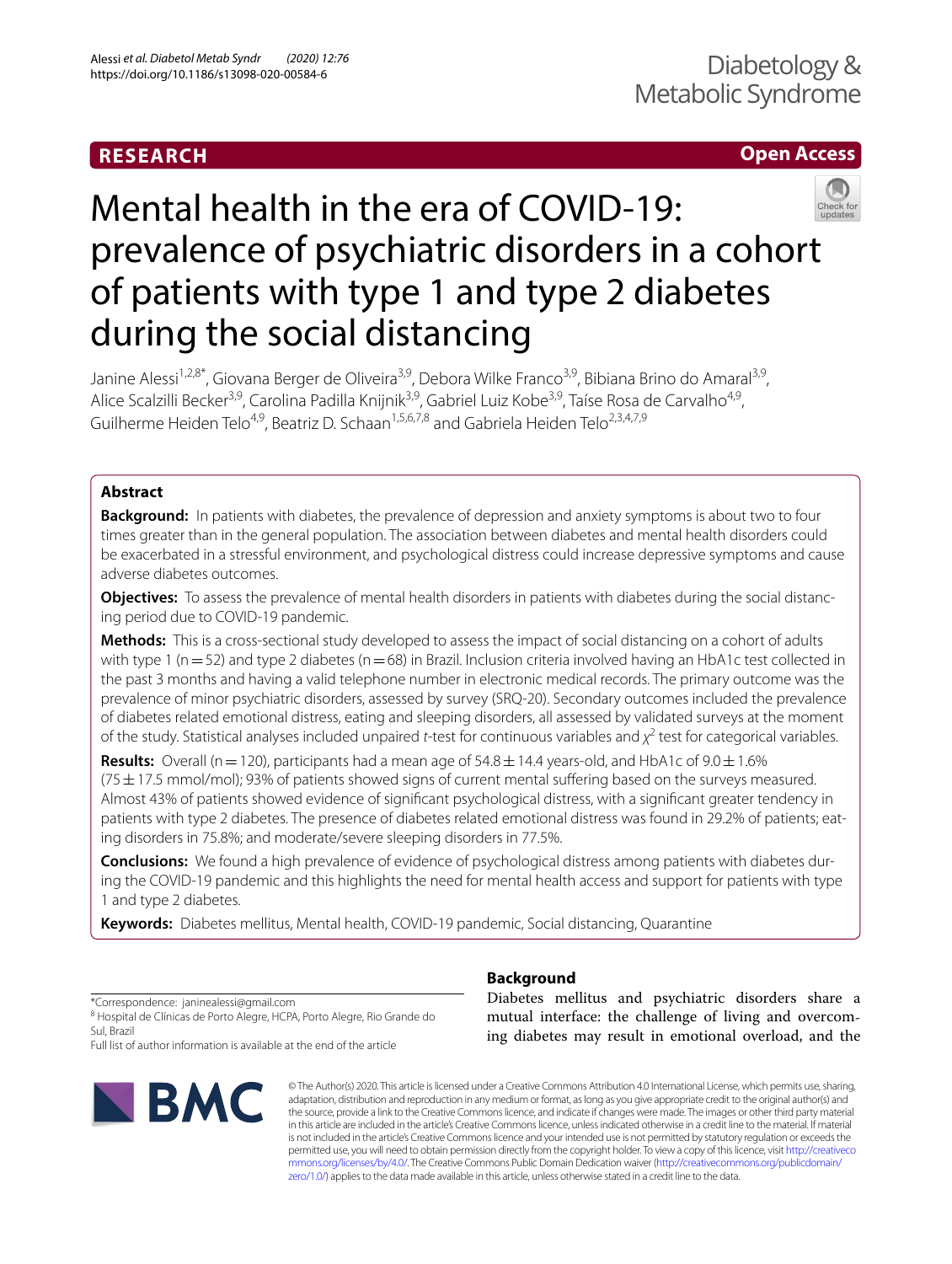presence of depression and anxiety symptoms may be associated with lower treatment adherence, leading to worse glycemic control [[1,](#page-7-0) [2](#page-7-1)]. In patients with diabetes, the prevalence of depression and anxiety symptoms is about two to four times greater than in the general population [[3,](#page-7-2) [4\]](#page-7-3). Although more research is needed to fully understand the link between diabetes and depression, it is clear that metabolic dysregulation infuences brain function and disturbances in peripheral glucose regulation might be associated with depressed mood [\[5](#page-7-4), [6](#page-7-5)]. Some cases of depression might result from low levels of insulin-like growth factor (IGF) into the brain, wich was shown to produce antidepressant behavioural responses in experimental studies  $[6-8]$  $[6-8]$ . Nutrient-activated gut to brain signaling pathways also appear to play a role in the genesis of depressive symptoms. A highly signifcant association between leptin levels, depressed mood and sleep disturbances has been shown in normal-weight individuals [\[6](#page-7-5), [9\]](#page-8-0). Also, ghrelin can exert antidepressant efects in men and carbohydrates appear to lead to ghrelin suppression [[6,](#page-7-5) [10](#page-8-1), [11\]](#page-8-2).

The association between diabetes and mental health disorders could be exacerbated in a stressful environment, and psychological distress could increase depressive symptoms and cause adverse diabetes outcomes [\[12](#page-8-3), [13\]](#page-8-4). The emergence of a potentially fatal pandemic represents a new reason for uncertainty and anxiety in this group of patients. Since December 2019, when a series of cases of severe pneumonia caused by a new coronavirus was described in Wuhan-China, the COVID-19 infection, as it became known, quickly spread throughout the world [[14–](#page-8-5)[16](#page-8-6)]. On Jul 07th, more than 11 million and 600 thousand confrmed cases have been identifed worldwide, totaling 538 thousand deaths  $[17]$  $[17]$ . The first case of someone sufering from COVID-19 in South America was confrmed on February 26th, 2020 in São Paulo, Brazil. Since then, Brazil has recorded the largest number of cases in Latin America and recently has emerged as a new epicenter of the pandemic in the world [\[18](#page-8-8)].

A number of measures have been taken to prevent the spread of COVID-19, involving the isolation of suspected cases, tracking and monitoring of contacts, and dissemination of regional and national information, which included the recommendation of social distancing, especially for high risk groups such as patients with diabetes  $[19]$  $[19]$ . The social distancing recommendation have a psychological efect even in patients without diabetes, as shown by Talevi et al. [[20\]](#page-8-10). In this review, the authors report that up to 53.8% of people experienced psychological distress during the initial stage of the COVID-19 outbreak. A range of negative psychological responses were identifed, such as anxiety, depression, insomnia and worries about individuals' own health and family.

The levels of stress, anxiety and depression ranged from mild to moderate-severe  $[20-24]$  $[20-24]$  $[20-24]$ . Among patients with confrmed infection, fndings show that nearly 50% of people diagnosed with COVID-19 had depressive symptoms, over 55% had anxiety and almost 70% had somatic symptoms [\[20](#page-8-10), [25\]](#page-8-12).

The psychological repercussion of the current scenario in patients with diabetes is still hypothetical. It is well known that those patients, due to the conditions of the underlying disease, already have a greater tendency to develop psychiatric disorders throughout life. It is possible that the COVID-19 pandemic, as well as the social isolation determined by it, may interfere with parameters of mental health in patients with diabetes. The present study aimed to investigate the impact of the current pandemic on the prevalence of mental health disorders in patients with type 1 and type 2 diabetes.

#### **Methods**

#### **Study design and setting**

This is a cross-sectional study developed to assess the prevalence of mental health disorders in a cohort of patients living with diabetes during the social distancing period due to COVID-19 pandemic. Electronic medical records were used to select patients with diabetes in a follow-up at the Endocrinology department of a public hospital in Southern Brazil. Patients who met the inclusion criteria received a telephone call for an invitation and application of the informed consent form (by electronic means or audio recording). Participants who agreed to participate in this study received a second phone call for data capture. All the study procedures started 1 month after the disclosure of the national ordinance that standardizes the social distancing recommendation for risk groups, including diabetes, in Brazil. At the time of the evaluation, the state of Rio Grande do Sul followed the *Contingency Plan and State Action for the Prevention of the Human Infection COVID*-*19*, which restricted the functioning of establishments that offer essential services and which regulated the indication of an exceptional teleworking regime for people with respiratory diseases, immunosuppressed or with chronic disease, upon medical recommendation. All data were collected in 8 days in order to have the same pandemic time for all participants. All contacts were made by telephone by trained researchers in order to preserve participants from social exposure. All data collected during the phone calls were recorded directly on an electronic database validated by the study staf.

#### **Participants**

Patients with type 1 and type 2 diabetes in a regular follow-up at the Endocrinology outpatient clinic, who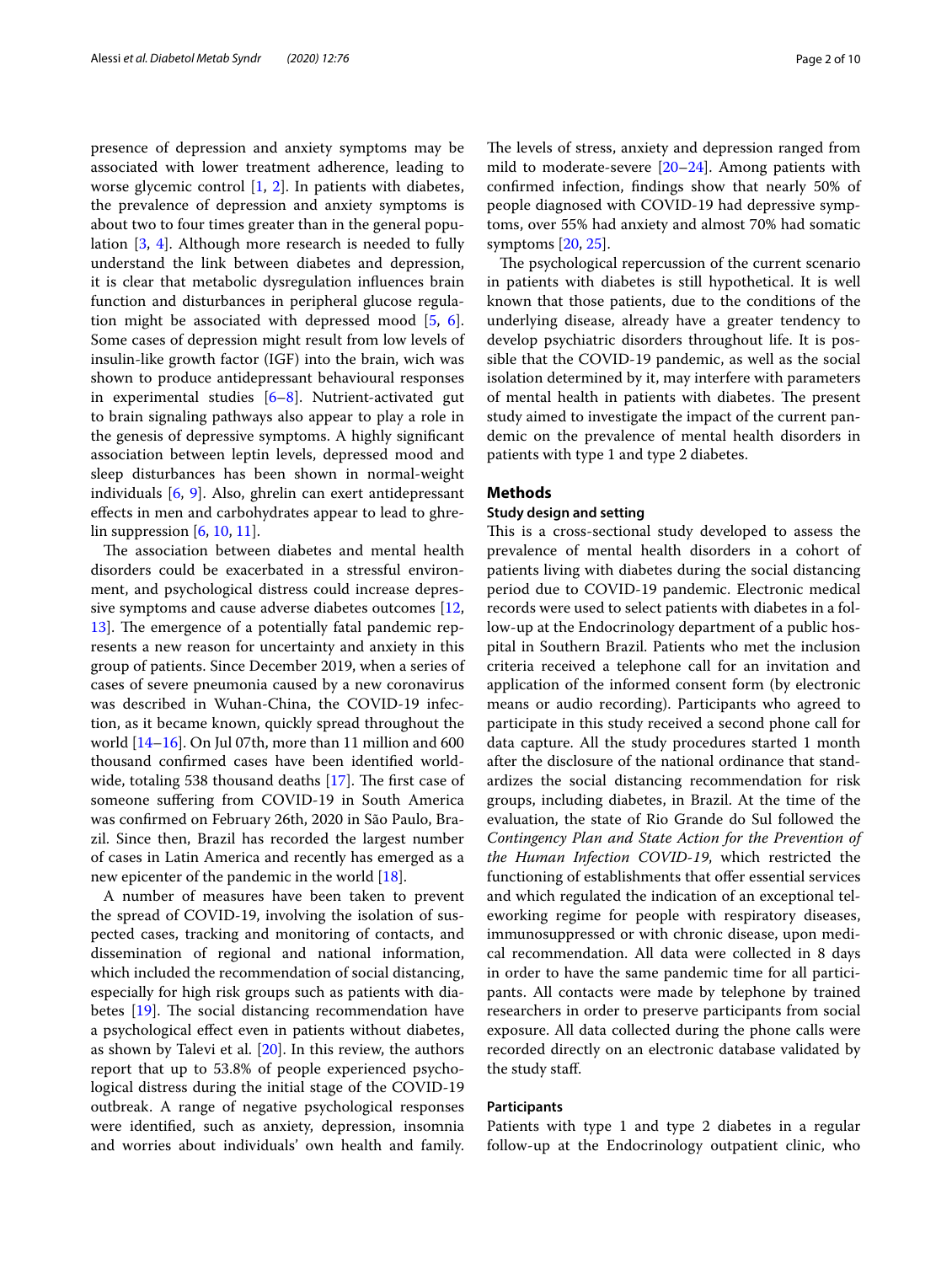attended a medical appointment in a one-year period, for type 2 diabetes, and three-year period for type 1 diabetes (from 2016 to 2019), were identifed in an electronic database. Inclusion criteria involved age≥18 years old, an hemoglobin A1c (HbA1c) test collected between January and March 2020 at the hospital laboratory, and having a valid telephone number in the electronic medical record. Patients who had any physical or cognitive impairment that prevented the application of the study questionnaires (such as dementia and severe hearing impairment), as well as patients who were hospitalized at the time of the study, were excluded.

#### **Variables and data sources**

The primary outcome assessed was the prevalence of minor psychiatric disorders among patients with type 1 and type 2 diabetes. Secondary outcomes included the prevalence of diabetes-related emotional distress, eating disorders and sleeping disorders at the moment of the study.

For the assessment of psychological distress, such as anxiety and depression, the Brazilian validated version of the *Self Report Questionnaire*-20 (SRQ 20) was used  $[26, 27]$  $[26, 27]$  $[26, 27]$  $[26, 27]$  $[26, 27]$ . This 20-item questionnaire addresses questions related to physical and psychoemotional symptoms that may have been presented in the past 30 days, asking yes or no questions. A positive screening for minor psychiatric disorders was considered when the survey scored greater than or equal to 7, which was considered a sign of current mental sufering.

Diabetes-related emotional distress was assessed by the Brazilian validated version of the Problem Areas in Diabetes Scale (B-PAID), which is a 20-item questionnaire that contemplates the patient's perspective on the impact of certain issues related to diabetes on a 4-point response scale, with responses ranging from  $0=$  "it is not a problem" to  $4=$ "it is a serious problem". The scores for each item were summed up, and then multiplied by 1.25 to generate a total score out of 100. Severe diabetes emotional distress was considered present when the score was greater than or equal to 40 [\[28,](#page-8-15) [29](#page-8-16)].

The prevalence of eating disorders was assessed by the Brazilian validated version of the Eating Attitudes Test (EAT-26). This survey addresses 26 issues related to eating habits and attitudes on a 3-point response scale, with responses ranging from  $0$  = "never" to  $3$  = "always". The presence of a signifcant eating disorder was considered when the score was greater than or equal to 20 [[30,](#page-8-17) [31\]](#page-8-18).

To assess sleep disorders, the Brazilian version of the Mini Sleep Questionnaire (MSQ), a 10-item scale, was used on a 7-point response scale, with responses ranging from  $1 =$ "never" to  $7 =$ "always". A sleep disorder

(moderate or severe) was considered when a score greater than or equal to 28 was present [[32](#page-8-19), [33\]](#page-8-20).

It should be noted that the scales used to assess mental health disorders were designed for self-application. The fact that those scales were applied by telephone contact could be a potential source of bias. To minimize this efect, the researchers strictly followed the steps of the questionnaires, repeating the alternative answers to each question only when requested to be as accurate as possible.

Demographics and clinical data, such as the presence of comorbidities, continuous use medications, weight and height—obtained from the last visit for calculating the body mass index (BMI) –, and HbA1c (high-performance liquid chromatography method) data from the last 3 months were collected from electronic medical records. Cardiovascular disease was considered present if there was a previous history of coronary heart disease, stroke, or heart failure registered in medical records. The presence of diabetes complications was also documented according to medical records. The presence of retinopathy was considered based on the last registered fundus examination. For neuropathy, it was considered the presence of a documented diagnosis of previous neuropathy or a monoflament 10 g test altered in the last medical appointment. For diabetic nephropathy, it was considered the presence of microalbuminuria or chronic kidney disease in which the etiology was attributed to diabetes in the medical records.

Some clinical data, such as the use of antidepressant or anxiolytic drugs and previous diagnosis of psychiatric disorders, were obtained from both electronic medical records and checked directly with the patients during the phone calls. Previous diagnosis of common mental disorder was considered if there was a previous or current diagnosis of depressive episode, major depressive disorder or anxiety disorders. Compliance with the recommendation of social distance was questioned directly to the participants according to the follow: (1) total social distancing was considered when the patient did not leave the house under any circumstances; (2) partial social distancing was considered when the patient left the house only for basic activities (such as going to the market and pharmacy); or (3) no social distancing, when the patient maintained regular activities.

The institutional ethics committee approved the study protocol (Number 4.029.368), and all authors signed the confdentiality document for data use.

#### **Sample size**

The sample size was calculated for a prevalence survey with fnite population correction. Considering that the prevalence of anxiety and depression disorders among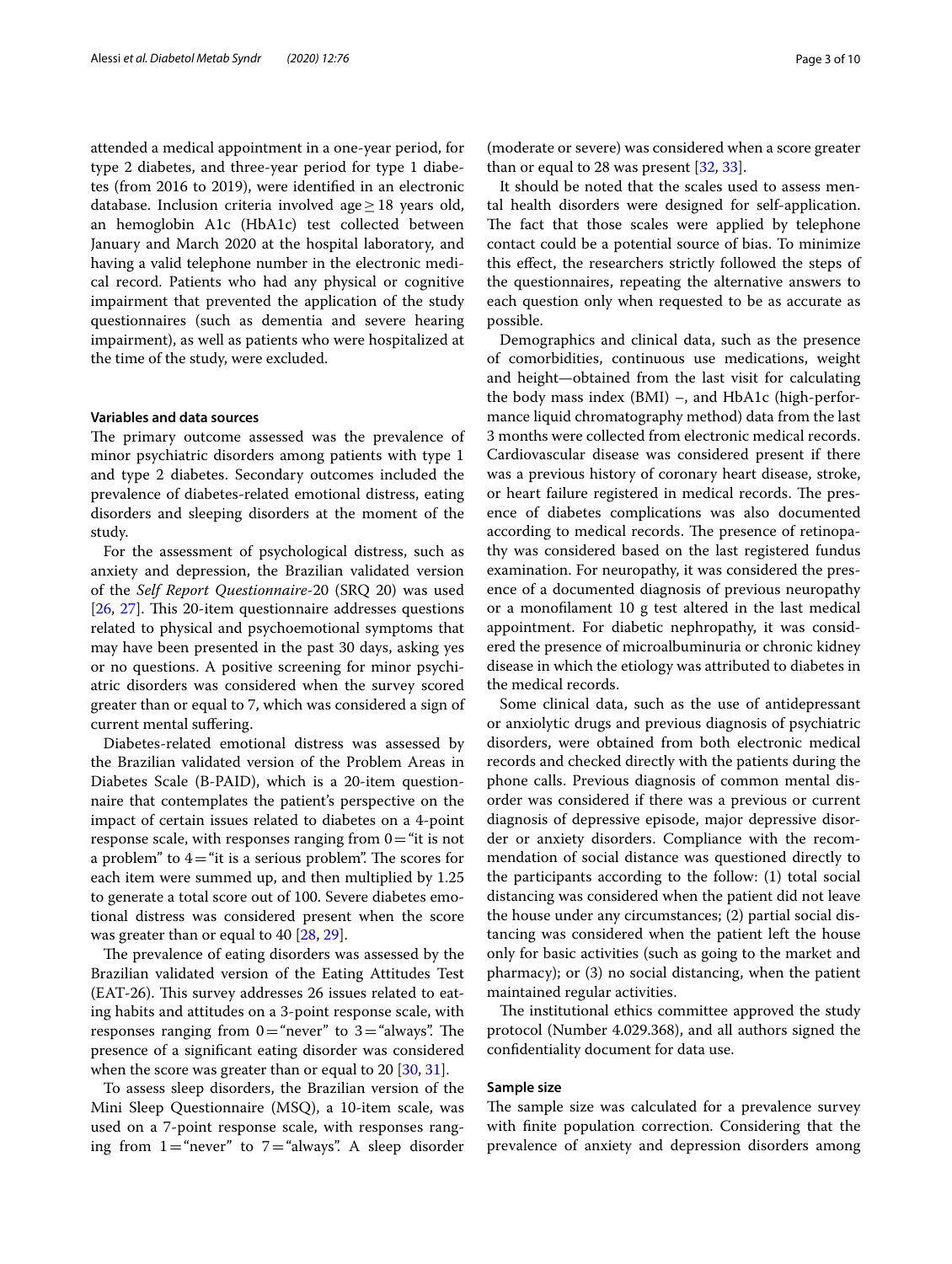patients with type 1 was 17.6% and type 2 diabetes was 16%, we considered a mean prevalence known of 17%. The calculation was performed taking into account that in 2019 there were 16.8 million individuals with diabetes in Brazil. The number required for an analysis with 5% accuracy and 85% confdence level was 117 patients  $[4, 34, 35]$  $[4, 34, 35]$  $[4, 34, 35]$  $[4, 34, 35]$  $[4, 34, 35]$  $[4, 34, 35]$  $[4, 34, 35]$ . The number of patients included with type 1 diabetes and type 2 diabetes was determined randomly. The limitations imposed by the current pandemic and the recommendation of social distancing to patients with diabetes added difficulty in approaching and contacting a greater number of patients, which motivated the choice of the 85% confdence level.

#### **Statistical methods**

Analyses were performed using SPSS Statistics 20. Descriptive data are presented as mean and standard deviation (SD) or percentages. The data distribution was analysed and, since it had a normal distribution, parametric tests were used. In order to evaluate possible differences according to diabetes type, statistical analyses included unpaired *t*-test for continuous variables and  $\chi^2$  test for categorical variables. The primary outcome (minor psychiatric disorders) was then evaluated as the dependent variable in a multivariable logistic regression model designed to control for possible confounders in the interaction between the primary outcome and the

diabetes type. An  $\alpha$  level of  $\leq$  0.05 was used to determine statistical significance. This study followed the STROBE statement for the reporting.

### **Results**

## **Participant characteristics**

A total of 245 potentially eligible patients were identifed, and 146 were randomly recruited to participate in the study. The recruitment stopped after inclusion of the planned sample size, when 120 individuals, 52 with type 1 and 68 with type 2 diabetes, agreed to participate and provided informed consent (see Additional fle [1](#page-7-7): Figure S1). Age, sex, diabetes duration, and HbA1c levels did not difer by enrollment status (data not shown).

Overall  $(n=120)$ , participants had a mean age of  $54.8 \pm 14.4$  years old; 55.8% were female, 85.8% white and 76.7% overweight/obese. The mean diabetes duration was  $21.8 \pm 10.9$  years and the HbA1c value was  $9.0 \pm 1.6\%$  (75 $\pm$ 17.5 mmol/mol) (see Table [1\)](#page-3-0). Patients with type 2 diabetes were older  $(62.3 \pm 9.1 \text{ vs.})$  $45.0 \pm 14.2$  years of age;  $p < 0.001$ ), had a greater racial representation (22.1% vs. 3.8% not white;  $p = 0.02$ ) and a higher prevalence of overweight and obesity (95.6% vs. 51.9%;  $p < 0.001$ ), when compared with patients with type 1 diabetes. Although younger, type 1 diabetes patients had a longer diabetes duration  $(25.2 \pm 11.5 \text{ vs.})$ 

<span id="page-3-0"></span>

| Table 1 Demographics and clinical characteristics of study participants |  |  |  |
|-------------------------------------------------------------------------|--|--|--|
|                                                                         |  |  |  |

|                                                            | Total ( $n = 120$ )            | Type 1 diabetes $(n=53)$       | Type 2 diabetes $(n=68)$       | P value |
|------------------------------------------------------------|--------------------------------|--------------------------------|--------------------------------|---------|
| Age (years)                                                | $54.8 \pm 14.4$                | $45.0 \pm 14.2$                | $62.3 \pm 9.1$                 | < 0.001 |
| Sex (% female)                                             | 55.8%                          | 48.1%                          | 61.8%                          | 0.13    |
| Race/ethnicity (% white)                                   | 85.8%                          | 96.2%                          | 77.9%                          | 0.02    |
| Diabetes duration (years)                                  | $21.8 \pm 10.9$                | $25.2 \pm 11.5$                | $19.2 \pm 9.7$                 | < 0.01  |
| Age at diabetes diagnosis (years)                          | $32.7 \pm 16.1$                | $19.8 \pm 12.7$                | $42.8 \pm 10.3$                | < 0.001 |
| HbA1c (%) (mmol/mol)                                       | $9.0 \pm 1.6$<br>$75 \pm 17.5$ | $8.8 \pm 1.5$<br>$73 \pm 16.4$ | $9.1 \pm 1.7$<br>$76 \pm 18.6$ | 0.29    |
| Diabetes complications                                     |                                |                                |                                |         |
| Retinopathy                                                | 48.3%                          | 55.8%                          | 42.6%                          | 0.15    |
| Neuropathy                                                 | 30.0%                          | 30.8%                          | 29.4%                          | 0.87    |
| Nephropathy                                                | 40.0%                          | 38.5%                          | 41.2%                          | 0.76    |
| Insulin use (%)                                            | 92.5%                          | 100%                           | 86.8%                          | < 0.01  |
| Metformin use (%)                                          | 42.5%                          | 0%                             | 75%                            | < 0.001 |
| BMI (% overweight/obese)                                   | 76.7%                          | 51.9%                          | 95.6%                          | < 0.001 |
| Systemic arterial hypertension (%)                         | 58.3%                          | 30.8%                          | 79.4%                          | < 0.001 |
| Cardiovascular disease                                     | 29.2%                          | 15.4%                          | 39.7%                          | < 0.01  |
| ACE inhibitors use                                         | 46.7%                          | 30.8%                          | 58.8%                          | < 0.01  |
| Previous diagnosis of common mental disorders <sup>a</sup> | 23.3%                          | 25.0%                          | 22.1%                          | 0.70    |
| Social distancing (% total/partialb)                       | 92,5%                          | 88,5%                          | 95,6%                          | 0.14    |

Data are mean±standard deviation or %. An α level of ≤0.05 indicates significant difference. BMI, Body mass index; HbA1c, hemoglobin A1c. ACE, Angiotensinconverting enzyme; <sup>a</sup> Common mental disorders, which includes depressive episode, major depressive disorder and anxiety disorders. <sup>b</sup> Social distancing includes patients who followed the orientation of total (home-staying only) or partial social isolation (left home only for basic activities, such as market, pharmacy and health care)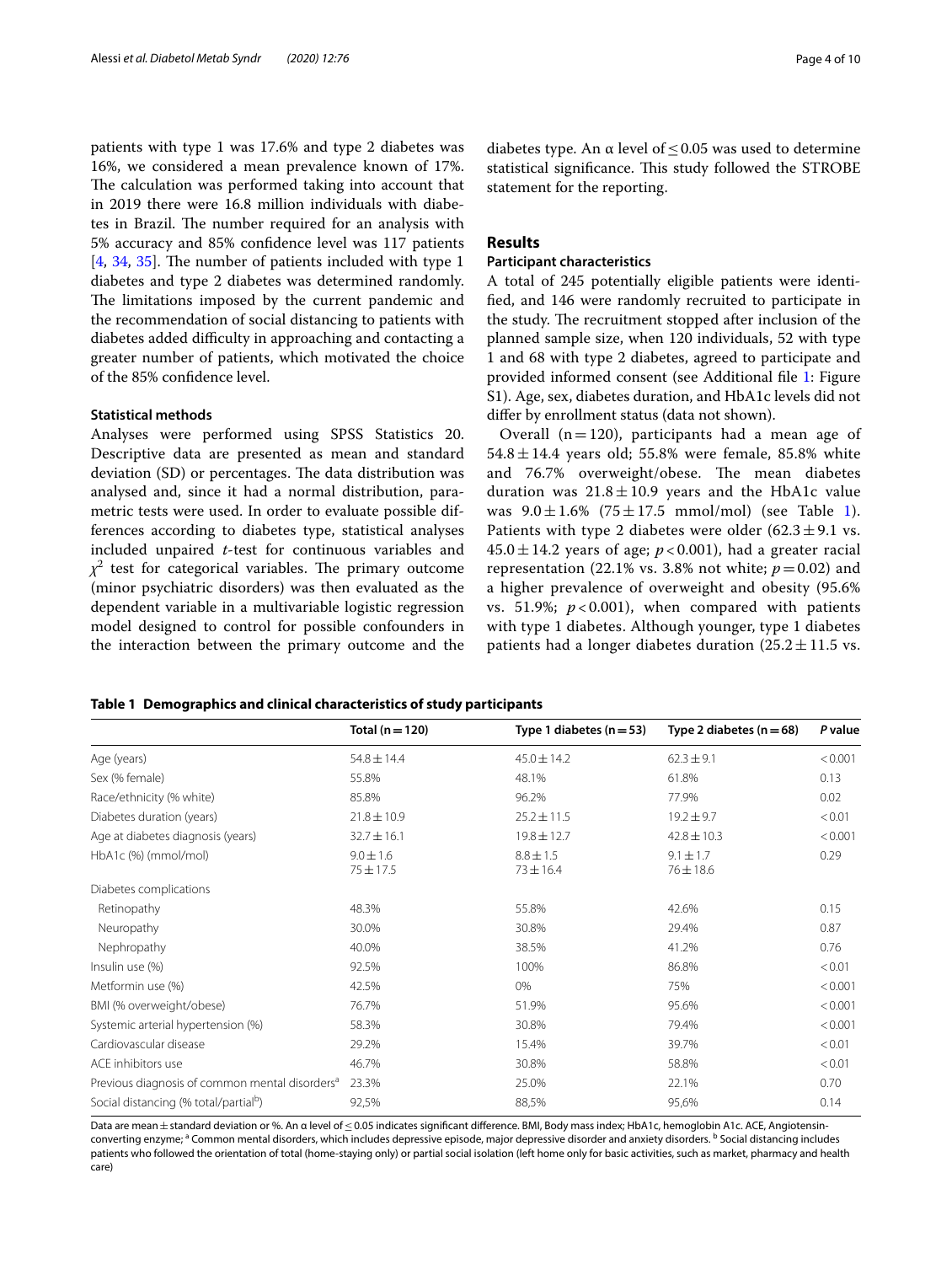19.2 $\pm$ 9.7 years;  $p$  < 0.01). Both groups were comparable with respect to HbA1c levels and presence of diabetes complications.

From the whole group, 9 patients (7 type 1, and 3 type 2 diabetes) had some previous serious psychiatric diagnosis, which were not considered as common mental disorders in analysis. Among patients with type 1 diabetes, 3 had a diagnosis of schizophrenia; 1 bipolar mood disorder; 1 borderline personality disorder; and 1 self-mutilation history. Among patients with type 2 diabetes, 1 patient had a previous diagnosis of schizophrenia and 1 had a diagnosis of obsessive–compulsive disorder. There was no difference between type 1 and type 2 diabetes regarding the presence of previous common mental disorders. Regarding social distancing, in total, 42.5% of patients were following the guidance of total isolation, 50% were on partial social distancing (leaving home only for basic activities) and only 7.5% were not on doing any type of social distancing (keeping regular daily activities). There was no difference between groups with regard to social distancing.

#### **Survey results**

In the studied participants, 93.3% (94.2% in type 1 and 92.6% in type 2 diabetes,  $p=0.73$ ) had some sign of a psychiatric disorder, which was assessed by a positive screening in at least one of all the specifc scales measured in this study (minor psychiatric disorders, diabetes-related emotional distress, and eating and sleeping disorders).

Regarding the primary outcome, the presence of psychological distress, that measure depressive and anxiety symptoms, 44.2% of patients had a positive screening based on the SRQ 20 (see Fig. [1\)](#page-4-0). In the type 1 diabetes group, this prevalence was 32.7%, while in the group with type 2 diabetes, the prevalence of psychological distress was higher, 52.9% ( $p=0.03$ ). The question number 17 of the SRQ 20 ("*has the thought of ending your life been on your mind*") addresses suicidal ideation, and, overall, 6.7% of patients had a positive response to this item. Also, considering all the demographic and clinical differences between type 1 and type 2 diabetes patients showed in Table [1](#page-3-0), we performed a multivariable logistic regression to evaluate the impact of variables of clinical

<span id="page-4-0"></span>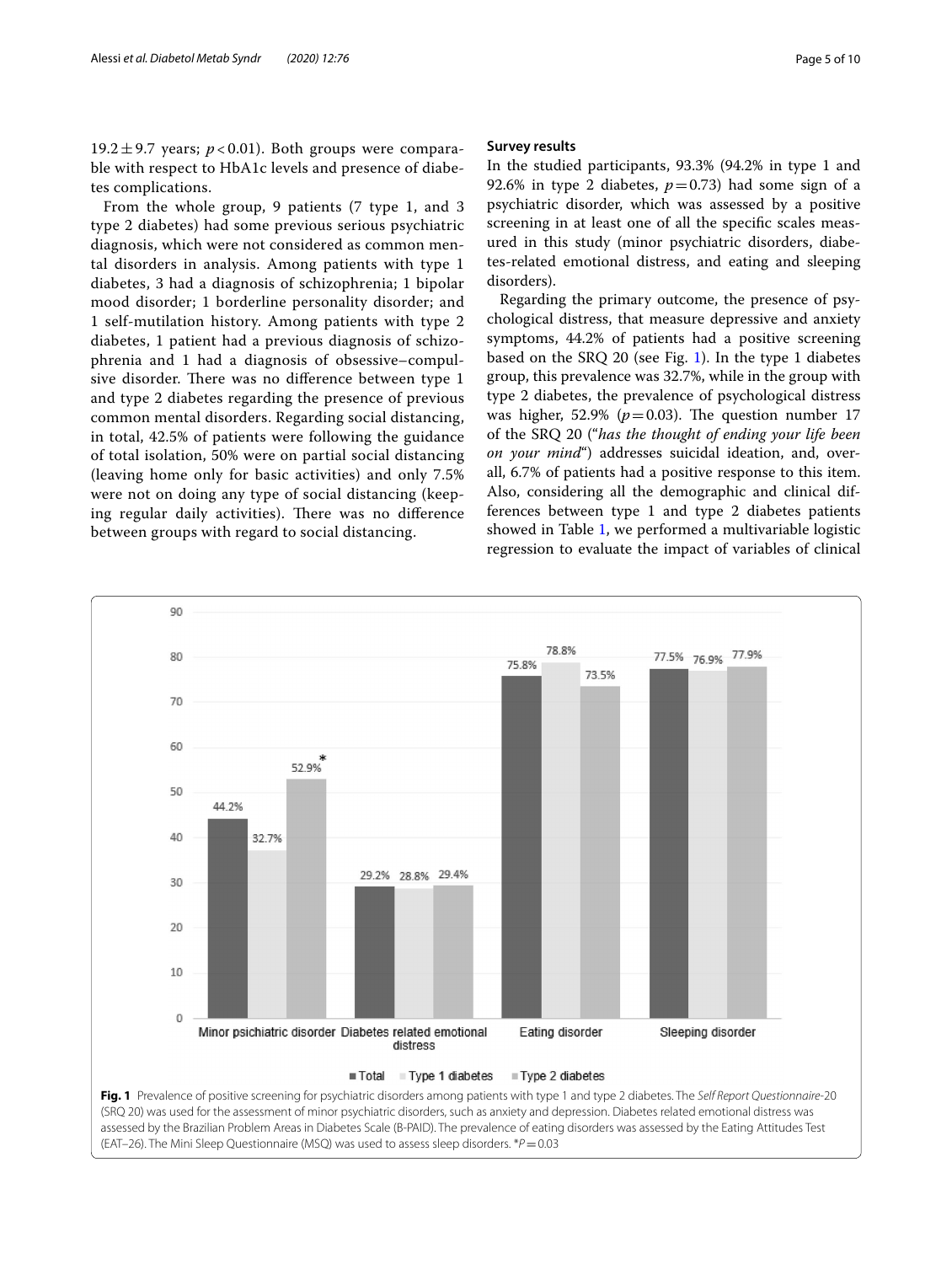interest on the interaction between the primary outcome (minor psychiatric disorders) and the type of diabetes (see Table [2](#page-5-0)). We included into the model; age, sex, race/ ethnicity, age of diabetes diagnosis, HbA1c, BMI, previous common mental disorders, and social distancing. The adjusted Odds Ratio and its 95% confdence interval for the interaction between minor psychiatric disorders and type 2 diabetes was 7.60 (1.97–29.34).

Secondary outcomes included the prevalence of diabetes-related emotional distress, eating disorders and sleeping disorders. The presence of diabetes-related emotional distress was found in 29.2% of patients; eating disorders in 75.8%; and moderate/severe sleeping disorders in  $77.5\%$  of patients (Fig. [1\)](#page-4-0). There was no significant difference in these outcomes between patients with type 1 and type 2 diabetes. In the type 1 diabetes group, the prevalence of diabetes-related emotional distress was 28.8% vs. 29.4% in the type 2 diabetes group  $(p=0.95)$ . For the eating disorders evaluation, 78.8% of patients with type 1 diabetes showed a positive screening for eating disorders *vs*. 73.5% of those living with type 2 diabetes ( $p=0.50$ ). In the analysis of sleep pattern, 76.9% of patients with type 1 diabetes showed signs of moderate/severe sleep disorder vs. 77.9% of those living with type 2 diabetes  $(p=0.89)$ . We also performed a multivariable logistic regression to evaluate the impact of BMI on the interaction between the positive screening for eating and sleeping disorders and the type of diabetes, and no signifcant interaction was identifed (data not shown).

#### **Discussion and conclusions**

In this study, we sought to investigate psychological characteristics of people living with diabetes after 1 month of social distancing recommendations in Brazil. We found a high prevalence of signifcant psychological distress among patients with type 1 and type 2 diabetes, with approximately 93% of the studied patients showing signs of current mental sufering in some psychological specifc area. Almost half of the patients had a positive screening for psychological distress, such as anxiety and depression, with a signifcant greater tendency in patients with type 2 diabetes. The presence of diabetes-related emotional distress was present in only 29.2% of the interviewees, which does not appear to directly justify the high prevalence of psychiatric disorders found in this study. Approximately three out of four patients had a positive screening for eating and sleeping disorders, which may refect the systemic repercussion of a latent anxiety condition.

It is well documented that depression and anxiety are more prevalent among patients with diabetes when compared to general population [\[36–](#page-8-23)[38\]](#page-8-24). An epidemiological study by Meurs et al. evaluating more than 90,000 patients found an 80% increased risk of depression and anxiety in patients with diabetes  $[36]$  $[36]$ . The data described in the literature shows a co-prevalence of diabetes and depression ranging from 17.6 to 21% [\[39,](#page-8-25) [40](#page-8-26)]. In Brazil, the prevalence of depression in patients with diabetes, in usual situations, appears to be similar to that found in other countries, reaching 22% in the most recently published study [[41\]](#page-8-27). Considering the current scenario, a study by Huang et al. in China showed a prevalence of anxiety and depression in the general population of 35% and 20%, respectively  $[42]$ . This makes us reflect about the possible impact that 1 month of social distancing, associated with all the stressors related to the current pandemic, has on this group of patients. Health appointments not fully available, difficulties in obtaining diabetes medications and supplies, besides the lack of scientifc information regarding the real relationship between COVID-19 and diabetes, may have contributed to the high prevalence of psychological distress found in

<span id="page-5-0"></span>

|  |  |  | Table 2 Multivariable logistic regression to identify predictors of minor psychiatric disorders |
|--|--|--|-------------------------------------------------------------------------------------------------|
|  |  |  |                                                                                                 |

|                                               | Odds ratio | Confidence interval (95%) | P value |
|-----------------------------------------------|------------|---------------------------|---------|
| Age at diagnosis (per 1 year increase)        | 0.96       | $0.92 - 0.99$             | 0.04    |
| Sex (female)                                  | 2.24       | $0.95 - 5.32$             | 0.06    |
| BMI (eutrophic)                               | 1.77       | $0.56 - 5.56$             | 0.33    |
| Age (per 1 year increase)                     | 1.01       | $0.97 - 1.06$             | 0.66    |
| Previous diagnosis of common mental disorders | 1.15       | $0.43 - 3.11$             | 0.77    |
| HbA1c (per 1% increase)                       | 1.03       | $0.79 - 1.35$             | 0.81    |
| Race/ethnicity (white)                        | 1.01       | $0.28 - 3.64$             | 0.98    |
| Social distancing                             | 2.04       | $0.35 - 11.81$            | 0.42    |
| Type 2 diabetes                               | 7.60       | 1.93-29.71                | 0.004   |

Multivariable logistic regression model to assess predictors of the presence of minor psychiatric disorders (χ<sup>2</sup> = 17.94, *p* 0.05, R<sup>2</sup> Negelkerke 0.19). BMI, Body mass index; HbA1c, hemoglobin A1c. Common mental disorders includes depressive episode, major depressive disorder and anxiety disorders. Social distancing includes patients who followed the orientation of total or partial social detachment (left home only for basic activities, such as market, pharmacy and health care)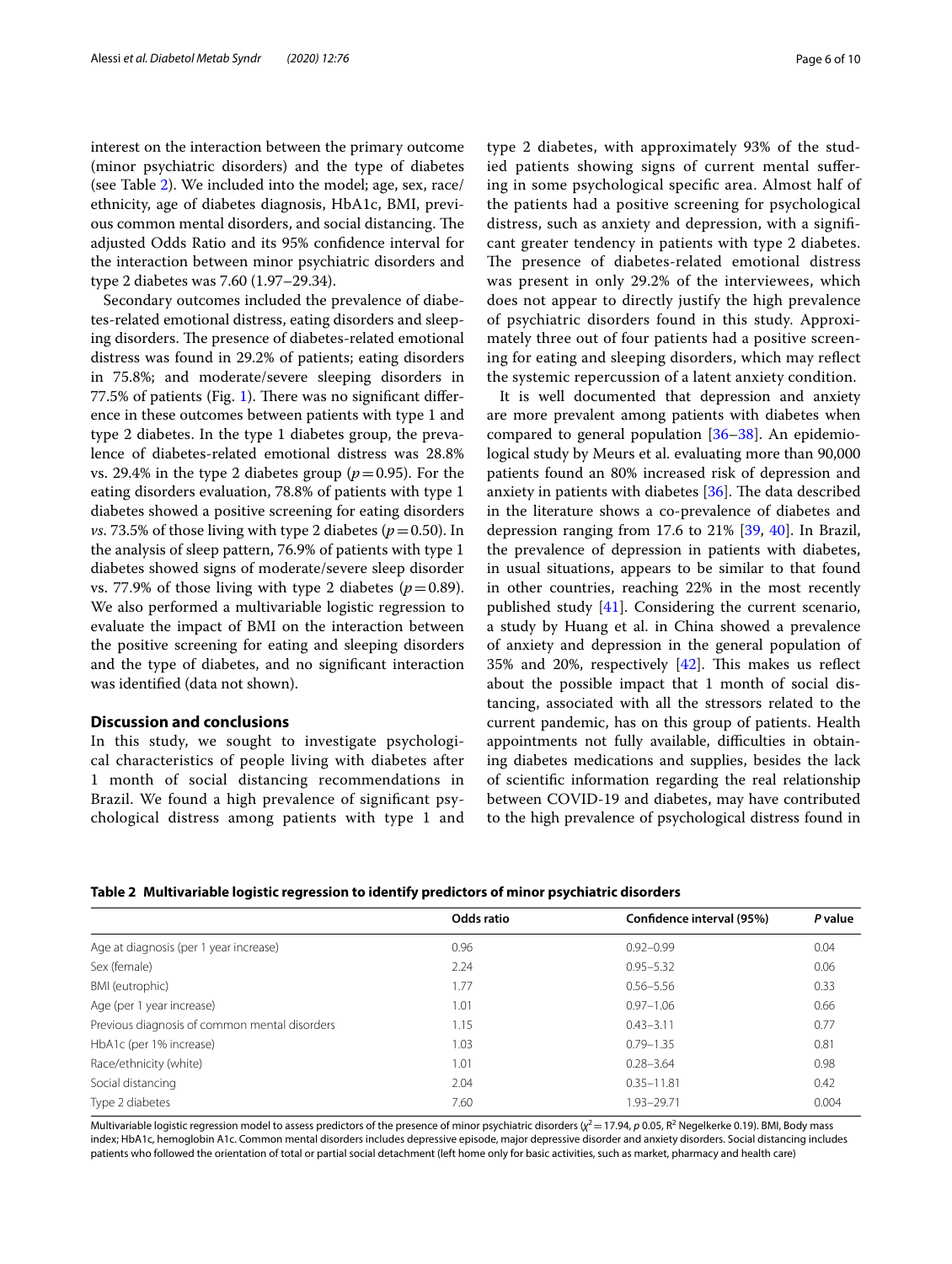this study. The possible vulnerability intrinsic to diabetes seems to be exacerbated in the current scenario.

It is important to notice that the COVID-19 pandemic may impact patients with type 1 and type 2 diabetes differently. There is a tendency for a higher prevalence of depression in patients with type 2 diabetes when compared to those with type 1 diabetes in normal situations. A study performed by Bak et al. showed that patients with type 2 diabetes had almost twice the prevalence of depression symptoms when compared to those with type 1 diabetes [[43](#page-8-29)]. In addition, intrinsic diferences in types of diabetes can be afected in diferent ways during the period of social distancing. In type 1 diabetes, which requires precision in terms of the amount and timing of insulin administration, having more time at home could result in improved adherence and disease control. On the other hand, in type 2 diabetes, the maintenance of healthy habits, including physical exercise and balanced diet, can be greatly impaired during quarantine. These possible differences can have a positive or negative impact in terms of glycemic control, contributing diferently to the appearance of psychological distress during the COVID-19 pandemic. It should be noted that these diferences are still hypothetical, requiring specifc studies for a better understanding.

Besides the high prevalence of psychological distress, our fndings highlight the observation that the risk of suicide may be increased during the period of social distancing by COVID-19 in patients with diabetes. In the studied cohort, almost 7% of patients expressed positive responses to the question "*has the thought of ending your life been on your mind*?" in the SRQ 20. It is important to notice that the questionnaires were applied in a single phone call interview generated by researchers who had no bond or previous connection with participants. It is possible that, if applied under other conditions, this number would be even higher. Our fndings are compatible with what was exposed by Gunnel et al., which stated that the pandemic would cause distress and leave many people vulnerable to mental health problems and suicidal behavior. Mental health consequences are likely to be present for longer and peak later than the actual pandemic  $[44]$  $[44]$ . This reinforces the importance of the active and ongoing participation of mental health professionals in policy task forces during this critical period [[45\]](#page-8-31).

Our study also showed a high prevalence of eating disorders among patients with diabetes after 1 month of social distancing. Literature data show that approximately 14% to 35% of patients with diabetes have a positive screening for eating disorders when assessed by EAT-26, a percentage much lower than the one found in our cohort [\[46,](#page-8-32) [47\]](#page-8-33). A pilot study by Fernandez-Aranda et al. demonstrated that, after just 2 weeks of confnement, almost 38% of patients reported symptoms related to eating disorders. The authors reflect that concerns about health and ftness during confnement might serve as a precipitating factor for the development of an eating disorder in vulnerable individuals [[48\]](#page-8-34). It is important to note that our study was carried out after a longer period of social distancing, but in milder confnement conditions, diferent from the lockdown measures evaluated in the study by Fernandez-Aranda et al. Nevertheless, although not evaluated in our study, the high prevalence of eating disorders in this population could interfere in diet and, consequently, in glycemic control.

Another relevant aspect of our study was the high prevalence of sleep disorders in patients with diabetes during this period. Only one study was carried out to assess sleep quality during the COVID-19 pandemic, which showed 18% prevalence of sleeping disorders [\[43](#page-8-29)]. We believe that the presence of a positive screening for moderate and severe sleep disorder in our cohort is possibly multifactorial: the presence of obstructive sleep apnea in the groups with highest BMI, eventual nocturnal hypoglycemia episodes, staying longer time at home, practicing less physical activity, and having irregular sleep times may play an important role in this variable. In addition, it is possible that the presence of insomnia in this period reflects an anxiety sign related to a heightened concern about the risk of having COVID-19 while having diabetes. These hypotheses are merely speculation, requiring specifc studies for better understanding.

It is important to highlight some limitations of the present study. This study involved a cross-sectional research design and data regarding mental health that was not assessed before the period of social distancing for comparison in this same population. The absence of a control group without diabetes is also a limitation of the study. It must be taken into account that a relatively small sample was included in this study, although in accordance to the sample size calculation. In addition, patients were selected from a single tertiary center, which can limit external validity. Some parameters, such as labor activities and patients' current purchasing power, and specifc information on the use of antipsychotics and mood stabilizers were not available in the electronic medical records and were not assessed directly with the participants, not allowing us to interpret the medication use and economic impact of this period in mental health.

Some limitations should be considered in relation to the scales used. The scales used to assess psychiatric disorders work as screening tools and have no diagnostic value. The scales used were originally validated for self-application and, in our study, they were applied by researchers through phone calls due to the limitations imposed by the current scenario. The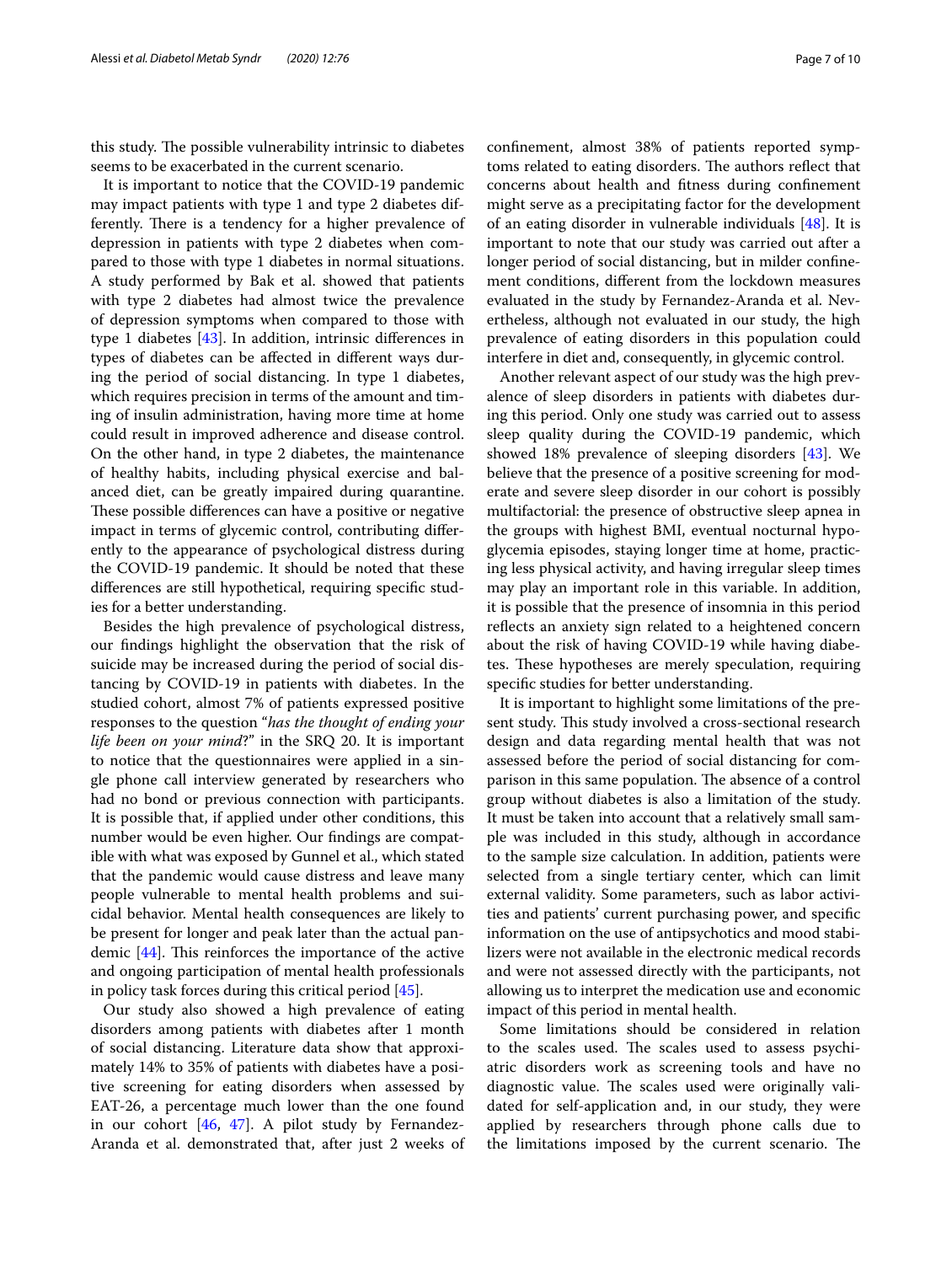self-report-questionnaire (SRQ-20), which was used to assess the primary outcome, has validation for minor psychiatric disorders screening in primary health care in Brazil [[48\]](#page-8-34). Despite not presenting validation for screening in patients in tertiary care, patients with diabetes mellitus are included in primary care samples. For the assessment of eating disorders, the eating attitudes test (EAT-26) was used. Although there are no validation studies in the population with diabetes, their results are widely generalizable and used for screening, indicating food preoccupation and restriction  $[30, 31]$  $[30, 31]$  $[30, 31]$  $[30, 31]$ . The EAT-26 is often indicated as one of the methods of choice for the initial assessment of eating disorders in patients with diabetes, according to Young-Hyman et al.  $[49]$  $[49]$ . The mini sleep questionaire (MSQ) used to assess sleep disorders has validation only for the general population and there are no specifc studies on its use in patients with diabetes [[32,](#page-8-19) [33](#page-8-20)].

Despite not having a diagnostic purpose, this study found a high number of patients showing evidence of signifcant psychological distress among patients with type 1 and type 2 diabetes during the COVID-19 pandemic. Our results serve as an alarm for the impact that the current scenario may have on the mental health of patients with diabetes. The data from this study highlight the need for mental health access and support for patients with type 1 and type 2 diabetes during and after this pandemic. Future studies and actions should address the impact of strategies to care for mental health in diabetes and to prevent glycemic control deterioration during a quarantine period.

#### **Supplementary information**

**Supplementary information** accompanies this paper at [https://doi.](https://doi.org/10.1186/s13098-020-00584-6) [org/10.1186/s13098-020-00584-6](https://doi.org/10.1186/s13098-020-00584-6).

<span id="page-7-7"></span>**Additional fle 1: Figure S1.** Number of patients with type 1 and type 2 diabetes who were screened, recruited, and included in the study.

#### **Acknowledgements**

This work was conducted with support from Hospital de Clínicas de Porto Alegre, Programa de Pós Graduação em Ciências Médicas em Endocrinologia da Universidade Federal do Rio Grande do Sul, Faculdade de Medicina da Pontifícia Universidade Católica do Rio Grande do Sul and Hospital São Lucas da Pontifícia Universidade Católica do Rio Grande do Sul, and National Institute of Science and Technology for Health Technology Assessment (IATS) – CNPq/ Brazil (project: 465518/2014-1).

#### **Authors' contributions**

JA conceptualization, methodology, software, data curation, writing—original draft preparation. GBO, DWF, GLK, ASB, BA, CPK, TRC and GHT methodology, investigation. GHT methodology, investigation. BDS conceptualization, validation, supervision, writing—reviewing and editing. GHT conceptualization, data curation, writing—original draft preparation. Supervision. JA is the guarantor of this work and, as such, had full access to all the data in the study and takes responsibility for the integrity of the data and the accuracy of the data analysis. All authors read and approved the fnal manuscript.

#### **Funding**

This work was supported by FIPE (Fundo de Incentivo à Pesquisa e Eventos) of Hospital de Clínicas de Porto Alegre, and Programa de Pós Graduação em Ciências Médicas em Endocrinologia da Universidade Federal do Rio Grande do Sul. The funders had no role in study design, data collection and analysis, decision to publish, or preparation of the manuscript.

#### **Availability of data and materials**

The data collected for the study, including deidentifed participant data and informed consent form, will be available for 1 year after publication of the article upon justifed request to the e-mail address of the main researcher and with a signed data access agreement.

#### **Ethics approval and consent to participate**

The study was approved by the National Research Ethics Commission of Brazil (CONEP), number 4.029.368. All participants agreed to the free and informed consent form, which was saved by electronic registration.

#### **Consent for publication**

All authors have reviewed the fnal version of the manuscript and agree with the publication of the results presented.

#### **Competing interests**

There is no confict of interest to declare.

#### **Author details**

<sup>1</sup> Post-Graduate Program in Medical Science: Endocrinology, Universidade Federal do Rio Grande do Sul, Porto Alegre, Brazil.<sup>2</sup> Internal Medicine Department, Hospital São Lucas-Pontifícia Universidade Católica do Rio Grande do Sul, Porto Alegre, Brazil. 3 School of Medicine, Pontifícia Universidade Católica do Rio Grande do Sul, Porto Alegre, Brazil. 4 Post-Graduate Program in Medicine and Health Sciences, Pontifícia Universidade Católica do Rio Grande do Sul, Porto Alegre, Brazil. 5 School of Medicine, Universidade Federal do Rio Grande do Sul, Porto Alegre, Brazil. 6 Endocrinology division, Hospital de Clínicas de Porto Alegre, Porto Alegre, Brazil.<sup>7</sup> National Institute of Science and Technology for Health Technology Assessment (IATS)–CNPq, Porto Alegre, Brazil. 8 Hospital de Clínicas de Porto Alegre, HCPA, Porto Alegre, Rio Grande do Sul, Brazil. <sup>9</sup> Hospital São Lucas da PUCRS, Porto Alegre, Rio Grande do Sul, Brazil.

Received: 9 July 2020 Accepted: 18 August 2020 Published online: 31 August 2020

#### **References**

- <span id="page-7-0"></span>1. Snoek FJ, Bremmer MA, Hermanns N. Constructs of depression and distress in diabetes: time for an appraisal. Lancet Diabetes Endocrinol. 2015;3:450–60.
- <span id="page-7-1"></span>2. Gonzalez JS, Peyrot M, McCarl LA, Collins EM, Serpa L, Mimiaga MJ, Safren SA. Depression and diabetes treatment nonadherence: a meta-analysis. Diabetes Care. 2008;31:2398–403.
- <span id="page-7-2"></span>3. Buchberger B, Huppertz H, Krabbe L, Lux B, Mattivi JT, Siafarikas A. Symptoms of depression and anxiety in youth with type 1 diabetes: a systematic review and meta-analysis. Psychoneuroendocrinology. 2016;70:70–84.
- <span id="page-7-3"></span>4. Semenkovich K, Brown ME, Svrakic DM, Lustman PJ. Depression in type 2 diabetes mellitus: prevalence, impact, and treatment. Drugs. 2015;75:577–87.
- <span id="page-7-4"></span>5. Hendrickx H, McEwen BS, Ouderaa F. Metabolism, mood and cognition in aging: the importance of lifestyle and dietary intervention. Neurobiol Aging. 2005;26:1–5.
- <span id="page-7-5"></span>6. Lang UE, Borgwardt S. Molecular mechanisms of depression: perspectives on new treatment strategies. Cell Physiol Biochem. 2013;31(6):761–77. [https://doi.org/10.1159/000350094.](https://doi.org/10.1159/000350094)
- 7. Hoshaw BA, Malberg JE, Lucki I. Central administration of IGF-I and BDNF leads to long-lasting antidepressant-like efects. Brain Res. 2005;1037:204–8.
- <span id="page-7-6"></span>8. Malberg JE, Platt B, Rizzo SJ, Ring RH, Lucki I, Schechter LE, Rosenzweig-Lipson S. Increasing the levels of insulin-like growth factor-I by an IGF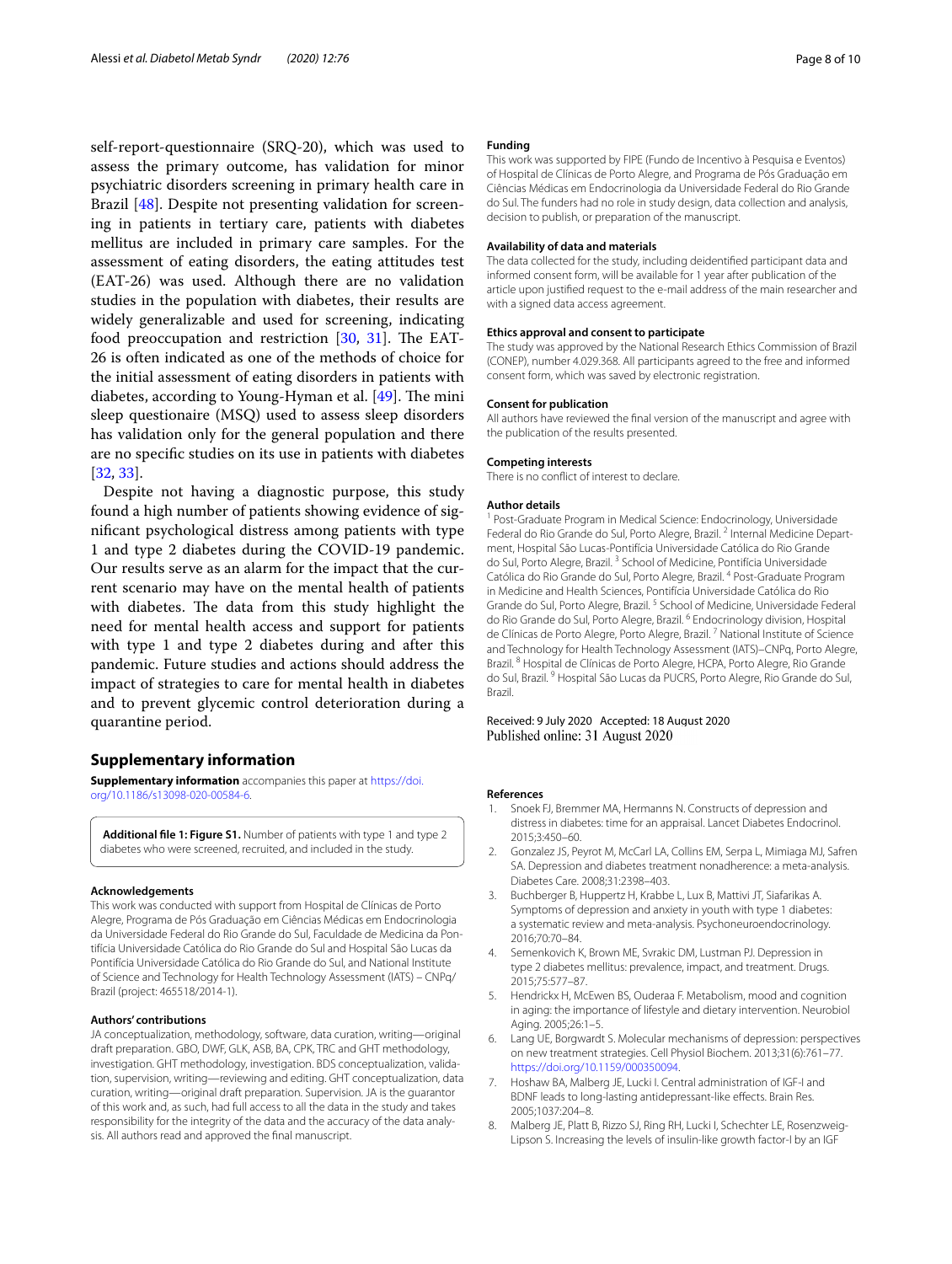binding protein inhibitor produces anxiolytic and antidepressant-like efects. Neuropsychopharmacology. 2007;32:2360–8.

- <span id="page-8-0"></span>9. Häfner S, Baumert J, Emeny RT, Lacruz ME, Thorand B, Herder C, Koenig W, Rupprecht R, Ladwig KH. Sleep disturbances and depressed mood: a harmful combination associated with increased leptin levels in women with normal weight. Biol Psychol. 2012;89:163–9.
- <span id="page-8-1"></span>10. Kluge M, Schüssler P, Dresler M, Schmidt D, Yassouridis A, Uhr M, Steiger A. Efects of ghrelin on psychopathology, sleep and secretion of cortisol and growth hormone in patients with major depression. J Psychiatr Res. 2011;45:421–6.
- <span id="page-8-2"></span>11. Koliaki C, Kokkinos A, Tentolouris N, Katsilambros N. The efect of ingested macronutrients on postprandial ghrelin response: a critical review of existing literature data. Int J Pept. 2010. [https://doi.](https://doi.org/10.1155/2010/710852) [org/10.1155/2010/710852.](https://doi.org/10.1155/2010/710852)
- <span id="page-8-3"></span>12. Brooks SK, Webster RK, Smith LE, Woodland L, Wessely S, Greenberg N, Rubin GJ. The psychological impact of quarantine and how to reduce it: rapid review of the evidence. Lancet. 2020;395:912–20.
- <span id="page-8-4"></span>13. Mukhtar S. Mental health and psychological distress in people with diabetes during COVID-19. Metabolism. 2020;108:154248.
- <span id="page-8-5"></span>14. Zhu N, Zhang D, Wang W, Li X, Yang B, Song J, Zhao X, Huang B, Shi W, Lu R, Niu P, Zhan F, Ma X, Wang D, Xu W, Wu G, Gao GF, Tan W, Team CNCIaR. A novel coronavirus from patients with pneumonia in China, 2019. N Engl J Med. 2020;382:727–33.
- 15. Viruses CSGotICoTo. The species Severe acute respiratory syndromerelated coronavirus: classifying 2019-nCoV and naming it SARS-CoV-2. Nat Microbiol 2020;5:536-544.
- <span id="page-8-6"></span>16. Li Q, Guan X, Wu P, Wang X, Zhou L, Tong Y, Ren R, Leung KSM, Lau EHY, Wong JY, Xing X, Xiang N, Wu Y, Li C, Chen Q, Li D, Liu T, Zhao J, Liu M, Tu W, Chen C, Jin L, Yang R, Wang Q, Zhou S, Wang R, Liu H, Luo Y, Liu Y, Shao G, Li H, Tao Z, Yang Y, Deng Z, Liu B, Ma Z, Zhang Y, Shi G, Lam TTY, Wu JT, Gao GF, Cowling BJ, Yang B, Leung GM, Feng Z. Early transmission dynamics in wuhan, china, of novel coronavirus-infected pneumonia. N Engl J Med. 2020;382:1199–207.
- <span id="page-8-7"></span>17. World Health Organization (WHO). COVID-2019 situation reports. 2020. [https://www.who.int/docs/default-source/coronaviruse/situationreport](https://www.who.int/docs/default-source/coronaviruse/situationreports/20200319-sitrep-59-covid-19.pdf%3fsfvrsn%e2%80%89%3d%e2%80%89c3dcdef9_2) [s/20200319-sitrep-59-covid-19.pdf?sfvrsn](https://www.who.int/docs/default-source/coronaviruse/situationreports/20200319-sitrep-59-covid-19.pdf%3fsfvrsn%e2%80%89%3d%e2%80%89c3dcdef9_2)=c3dcdef9\_2. Accessed 4 May 2000.
- <span id="page-8-8"></span>18. Candido DDS, Watts A, Abade L, Kraemer MUG, Pybus OG, Croda J, Oliveira W, Khan K, Sabino EC, Faria NR. Routes for COVID-19 importation in Brazil. J Travel Med. 2020;27(3):taaa042. [https://doi.org/10.1093/jtm/](https://doi.org/10.1093/jtm/taaa042) [taaa042](https://doi.org/10.1093/jtm/taaa042).
- <span id="page-8-9"></span>19. Centers for Disease Control and Prevention (CDC). People who are at higher risk for severe illness. Content source: National Center for Immunization and Respiratory Diseases (NCIRD), Division of Viral Diseases. 2020. [https://www.cdc.gov/coronavirus/2019-ncov/need-extra-precaution](https://www.cdc.gov/coronavirus/2019-ncov/need-extra-precautions/people-at-higher-risk.html%3fCDC_AA_refVal%3dhttps%253A%252F%252Fwww.cdc.gov%252Fcoronavirus%252F2019-ncov%252Fspecific-groups%252Fhigh-risk-complications.html) [s/people-at-higher-risk.html?CDC\\_AA\\_refVal](https://www.cdc.gov/coronavirus/2019-ncov/need-extra-precautions/people-at-higher-risk.html%3fCDC_AA_refVal%3dhttps%253A%252F%252Fwww.cdc.gov%252Fcoronavirus%252F2019-ncov%252Fspecific-groups%252Fhigh-risk-complications.html)=https%3A%2F%2Fwww [.cdc.gov%2Fcoronavirus%2F2019-ncov%2Fspecifc-groups%2Fhigh-risk](https://www.cdc.gov/coronavirus/2019-ncov/need-extra-precautions/people-at-higher-risk.html%3fCDC_AA_refVal%3dhttps%253A%252F%252Fwww.cdc.gov%252Fcoronavirus%252F2019-ncov%252Fspecific-groups%252Fhigh-risk-complications.html)[complications.html](https://www.cdc.gov/coronavirus/2019-ncov/need-extra-precautions/people-at-higher-risk.html%3fCDC_AA_refVal%3dhttps%253A%252F%252Fwww.cdc.gov%252Fcoronavirus%252F2019-ncov%252Fspecific-groups%252Fhigh-risk-complications.html). Accessed 4 May 2020.
- <span id="page-8-10"></span>20. Talevi D, Socci V, Carai M, et al. Mental health outcomes of the CoViD-19 Pandemic. Riv Psichiatr. 2020;55(3):137–44.
- 21. Li S, Wang Y, Xue J, Zhao N, Zhu T. The impact of CoViD-19 epidemic declaration on psychological consequences: a study on active weibo users. Int J Environ Res Public Health. 2020;17:E2032.
- 22. Liu N, Zhang F, Wei C, et al. Prevalence and predictors of PTSS during CoViD-19 outbreak in China hardest-hit areas: gender diferences matter. Psychiatry Res. 2020;287:112921.
- 23. Qiu J, Shen B, Zhao M, Wang Z, Xie B, Xu Y. A nationwide survey of psychological distress among Chinese people in the CoViD-19 epidemic: implications and policy recommendations. Gen Psychiatr. 2020;33:e100213.
- <span id="page-8-11"></span>24. Zhang Y, Ma ZF. Impact of the CoViD-19 pandemic on mental health and quality of life among local residents in Liaoning Province, China: a crosssectional study. Int J Environ Res Public Health. 2020;17:E2381.
- <span id="page-8-12"></span>25. Zhao Q, Hu C, Feng R, Yang Yuan. Investigation of the mental health of patients with novel coronavirus pneumonia. Chin J Neurol 2020; 53.
- <span id="page-8-13"></span>26. Gonçalves DM, Stein AT, Kapczinski F. Avaliação de desempenho do SelfReporting Questionnaire como instrumento de rastreamento psiquiátrico: um estudo comparativo com o Structured Clinical Interview for DSMIV-TR. Cad Saude Publica. 2008;24(2):380–90.
- <span id="page-8-14"></span>27. Harding TW, de Arango MV, Baltazar J, et al. Mental disorders in primary health care: a study of their frequency and diagnosis in four developing countries. Psychol Med. 1980;10(2):231–41.
- <span id="page-8-15"></span>28. Gross CC, Scain SF, Scheffel R, Gross JL, Hutz CS. Brazilian version of the Problem Areas in Diabetes Scale (B-PAID): validation and identifcation of individuals at high risk for emotional distress. Diabetes Res Clin Pract. 2007;76:455–9.
- <span id="page-8-16"></span>29. Polonsky WH, Anderson BJ, Lohrer PA, et al. Assessment of diabetesrelated distress. Diabetes Care. 1995;18(6):754–60.
- <span id="page-8-17"></span>30. Bighetti F, Santos CB, Santos JE, Ribero RPP. Translation and validation of the Eating Attitudes Test in Female adolescents in Ribeirão Preto, São Paulo. J Bras Psiquiatr. 2004;53(6):339–46.
- <span id="page-8-18"></span>31. Garner DM, Garfnkel PE. The Eating Attitudes Test: an index of the symptoms of anorexia nervosa. Psychol Med. 1979;9(2):2739.
- <span id="page-8-19"></span>32. Falavigna A, de Souza Bezerra ML, Teles AR, Kleber FD, Velho MC, da Silva RC, Mazzochin T, Santin JT, Mosena G, de Braga GL, Petry FL, de Lessa Medina MF. Consistency and reliability of the Brazilian Portuguese version of the Mini-Sleep Questionnaire in undergraduate students. Sleep Breath. 2011;15:351–5.
- <span id="page-8-20"></span>33. Zomer J, Peled R, Rubin A, Lavie P. Mini-Sleep Questionnaire (MSQ) for screening large populations for EDS complaints. In: Koella WP, Rüther E, Schulz H (editors): Proceedings of the Seventh European Congress on Sleep - Research. Fischer, Stuttgart. Sleep. 1985;(84):467-470.
- <span id="page-8-21"></span>34. World Health Organization (WHO). Depression and Other Common Mental Disorders: Global Health Estimates. Geneva: World Health Organization 2017. Licence: CC BY-NC-SA 2.0 IGO.
- <span id="page-8-22"></span>35. Guo J, Whittemore R, Grey M, Wang J, Zhou ZG, He GP. Diabetes selfmanagement, depressive symptoms, quality of life and metabolic control in youth with type 1 diabetes in China. J Clin Nurs. 2013;22:69–79.
- <span id="page-8-23"></span>36. Meurs M, Roest AM, Wolfenbuttel BH, Stolk RP, de Jonge P, Rosmalen JG. Association of Depressive and Anxiety Disorders With Diagnosed Versus Undiagnosed Diabetes: an Epidemiological Study of 90,686 Participants. Psychosom Med. 2016;78:233–41.
- 37. Mezuk B, Eaton WW, Albrecht S, Golden SH. Depression and type 2 diabetes over the lifespan: a meta-analysis. Diabetes Care. 2008;31:2383–90.
- <span id="page-8-24"></span>38. Smith KJ, Béland M, Clyde M, Gariépy G, Pagé V, Badawi G, Rabasa-Lhoret R, Schmitz N. Association of diabetes with anxiety: a systematic review and meta-analysis. J Psychosom Res. 2013;74:89–99.
- <span id="page-8-25"></span>39. Anderson RJ, Freedland KE, Clouse RE, Lustman PJ. The prevalence of comorbid depression in adults with diabetes: a meta-analysis. Diabetes Care. 2001;24:1069–78.
- <span id="page-8-26"></span>40. Ali S, Stone MA, Peters JL, Davies MJ, Khunti K. The prevalence of comorbid depression in adults with Type 2 diabetes: a systematic review and meta-analysis. Diabet Med. 2006;23:1165–73.
- <span id="page-8-27"></span>41. Briganti CP, Silva MT, de Almeida JV, Bergamaschi CC. Association between diabetes mellitus and depressive symptoms in the Brazilian population. Rev Saúde Pública. 2019;53:1–10.
- <span id="page-8-28"></span>42. Huang Y, Zhao N. Generalized anxiety disorder, depressive symptoms and sleep quality during COVID-19 outbreak in China: a web-based crosssectional survey. Psychiatry Res. 2020;288:1129–54.
- <span id="page-8-29"></span>43. Bak E, Marcisz-Dyla E, Mlynarska A, Sternal D, Kadlubowska M, Marcisz C. Prevalence of depressive symptoms in patients with type 1 and 2 diabetes mellitus. Patient Prefer Adherence. 2020;14:443–54.
- <span id="page-8-30"></span>44. Gunnell D, Appleby L, Arensman E, Hawton K, John A, Kapur N, Khan M, O'Connor RC, Pirkis J, Collaboration C-SPR. Suicide risk and prevention during the COVID-19 pandemic. Lancet Psychiatry. 2020. [https://doi.](https://doi.org/10.1016/S2215-0366(20)30171-1) [org/10.1016/S2215-0366\(20\)30171-1.](https://doi.org/10.1016/S2215-0366(20)30171-1)
- <span id="page-8-31"></span>45. Sani G, Janiri D, Di Nicola M, Janiri L, Ferretti S, Chieffo D. Mental health during and after the COVID-19 emergency in Italy. Psychiatry Clin Neurosci. 2020;74(6):372.
- <span id="page-8-32"></span>46. Labashova V, Shepelkevich A, Brutskaya-Stempkovskaya E. The assessment of possible eating disorders among patients with type 2 diabetes mellitus using EAT-26 questionnaire. Endocrine Abstracts. 2017;49:EP408.
- <span id="page-8-33"></span>47. Nicolau J, Simó R, Sanchís P, Ayala L, Fortuny R, Zubillaga I, Masmiquel L. Eating disorders are frequent among type 2 diabetic patients and are associated with worse metabolic and psychological outcomes: results from a cross-sectional study in primary and secondary care settings. Acta Diabetol. 2015;52:1037–44.
- <span id="page-8-34"></span>48. Fernández-Aranda F, Casas M, Claes L, Bryan DC, Favaro A, Granero R, Gudiol C, Jiménez-Murcia S, Karwautz A, Le Grange D, Menchón JM,